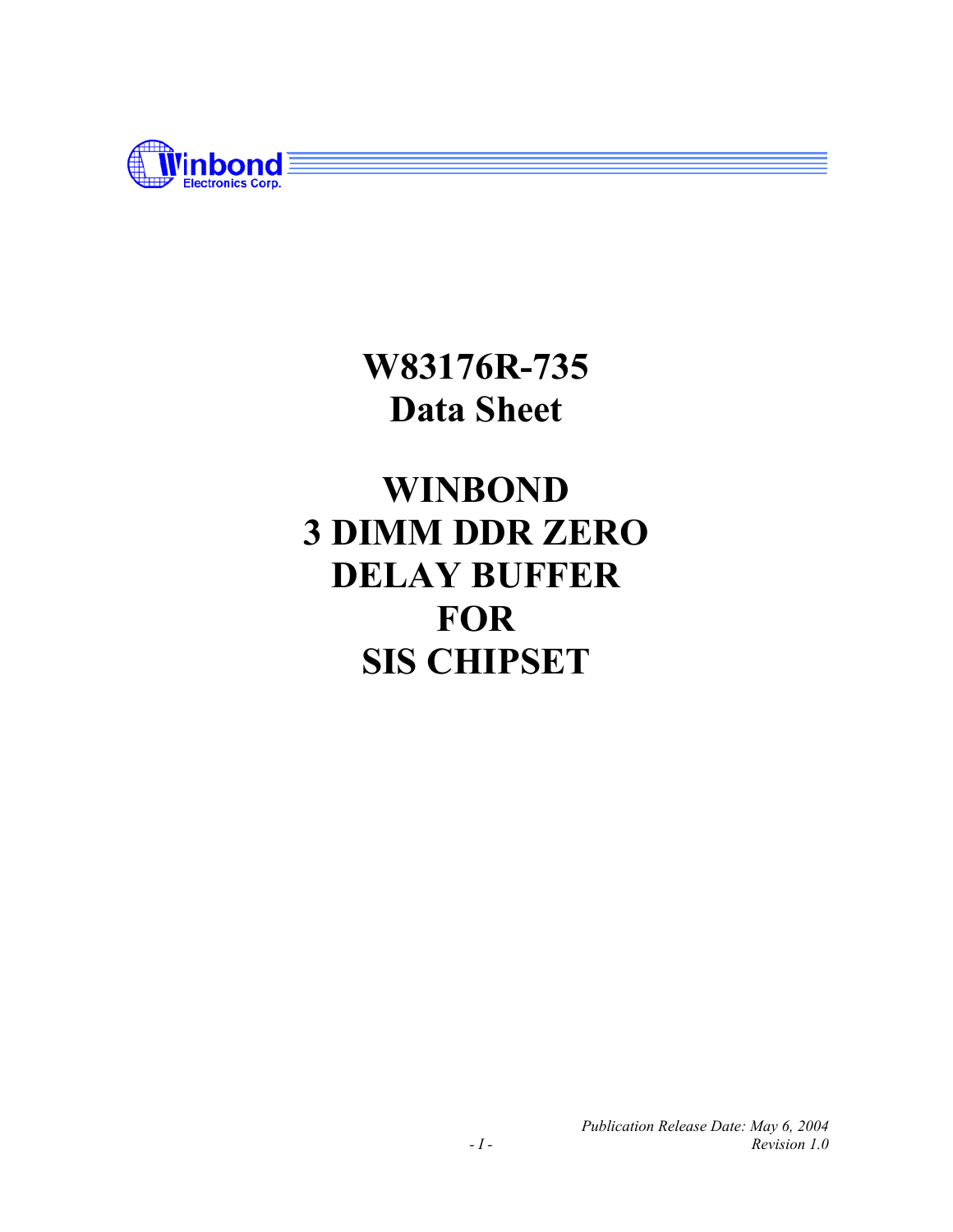

#### **Revision History**

|                         | <b>Pages</b> | <b>Dates</b> | <b>Version</b> | <b>Version</b><br>On Web | <b>Main Contents</b>                                                                                      |
|-------------------------|--------------|--------------|----------------|--------------------------|-----------------------------------------------------------------------------------------------------------|
| 1                       | n.a.         |              |                | n.a.                     | All of the versions before 0.50 are for internal<br>use.                                                  |
| $\mathbf{2}$            | 3.7          | 12/18/03     | 0.5            | n.a.                     | Correction IC version, add register default value<br>and correction some description and default<br>value |
| 3                       |              | 05/06/04     | 1.0            | 1.0                      | Update to web                                                                                             |
| $\overline{\mathbf{4}}$ |              |              |                |                          |                                                                                                           |
| 5                       |              |              |                |                          |                                                                                                           |
| 6                       |              |              |                |                          |                                                                                                           |
| 7                       |              |              |                |                          |                                                                                                           |
| 8                       |              |              |                |                          |                                                                                                           |
| 9                       |              |              |                |                          |                                                                                                           |
| 10                      |              |              |                |                          |                                                                                                           |

Please note that all data and specifications are subject to change without notice. All the trademarks of products and companies mentioned in this data sheet belong to their respective owners.

#### **Life Support Applications**

These products are not designed for use in life support appliances, devices, or systems where malfunction of these products can reasonably be expected to result in personal injury. Winbond customers using or selling these products for use in such applications do so at their own risk and agree to fully indemnify Winbond for any damages resulting from such improper use or sales.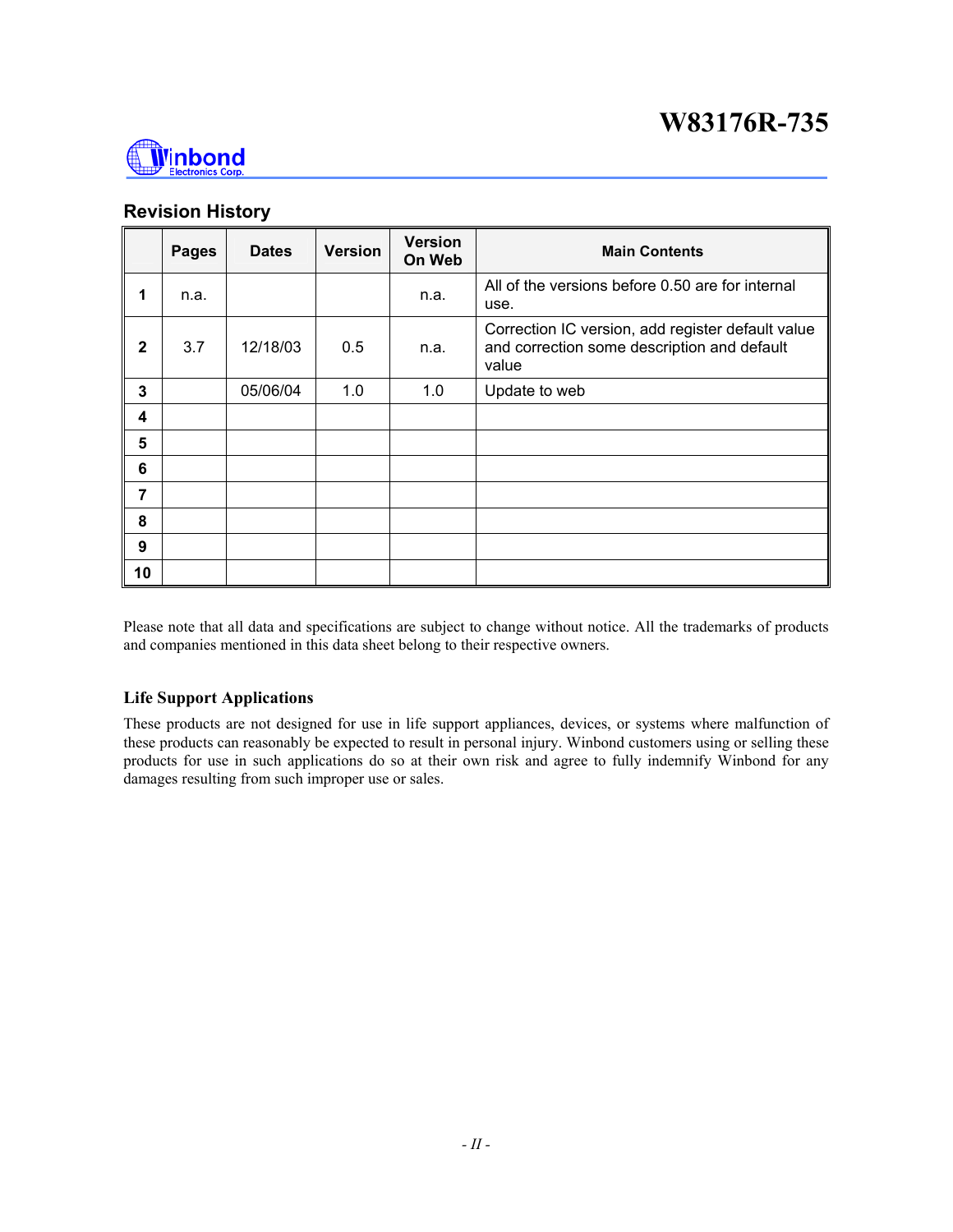

# **Table of Contents-**

| 1 <sub>1</sub>   |     |                                                                         |  |  |  |  |  |  |
|------------------|-----|-------------------------------------------------------------------------|--|--|--|--|--|--|
| 2.               |     |                                                                         |  |  |  |  |  |  |
| 3.               |     |                                                                         |  |  |  |  |  |  |
| $\overline{4}$ . |     |                                                                         |  |  |  |  |  |  |
| 5.               |     |                                                                         |  |  |  |  |  |  |
|                  | 5.1 |                                                                         |  |  |  |  |  |  |
|                  | 5.2 |                                                                         |  |  |  |  |  |  |
| 6.               |     |                                                                         |  |  |  |  |  |  |
|                  | 6.1 | Register 5: Output Control (1 = Active, 0 = Inactive) (Default = FFH) 4 |  |  |  |  |  |  |
|                  | 6.2 | Register 6: Output Control (1 = Active, 0 = Inactive) (Default = FFH) 4 |  |  |  |  |  |  |
| 7 <sub>1</sub>   |     |                                                                         |  |  |  |  |  |  |
|                  | 7.1 |                                                                         |  |  |  |  |  |  |
|                  | 7.2 |                                                                         |  |  |  |  |  |  |
|                  | 7.3 |                                                                         |  |  |  |  |  |  |
|                  | 7.4 |                                                                         |  |  |  |  |  |  |
| 8.               |     |                                                                         |  |  |  |  |  |  |
|                  | 8.1 |                                                                         |  |  |  |  |  |  |
|                  | 8.2 |                                                                         |  |  |  |  |  |  |
|                  | 8.3 |                                                                         |  |  |  |  |  |  |
| 9.               |     |                                                                         |  |  |  |  |  |  |
| 10.              |     |                                                                         |  |  |  |  |  |  |
| 11.              |     |                                                                         |  |  |  |  |  |  |
|                  |     |                                                                         |  |  |  |  |  |  |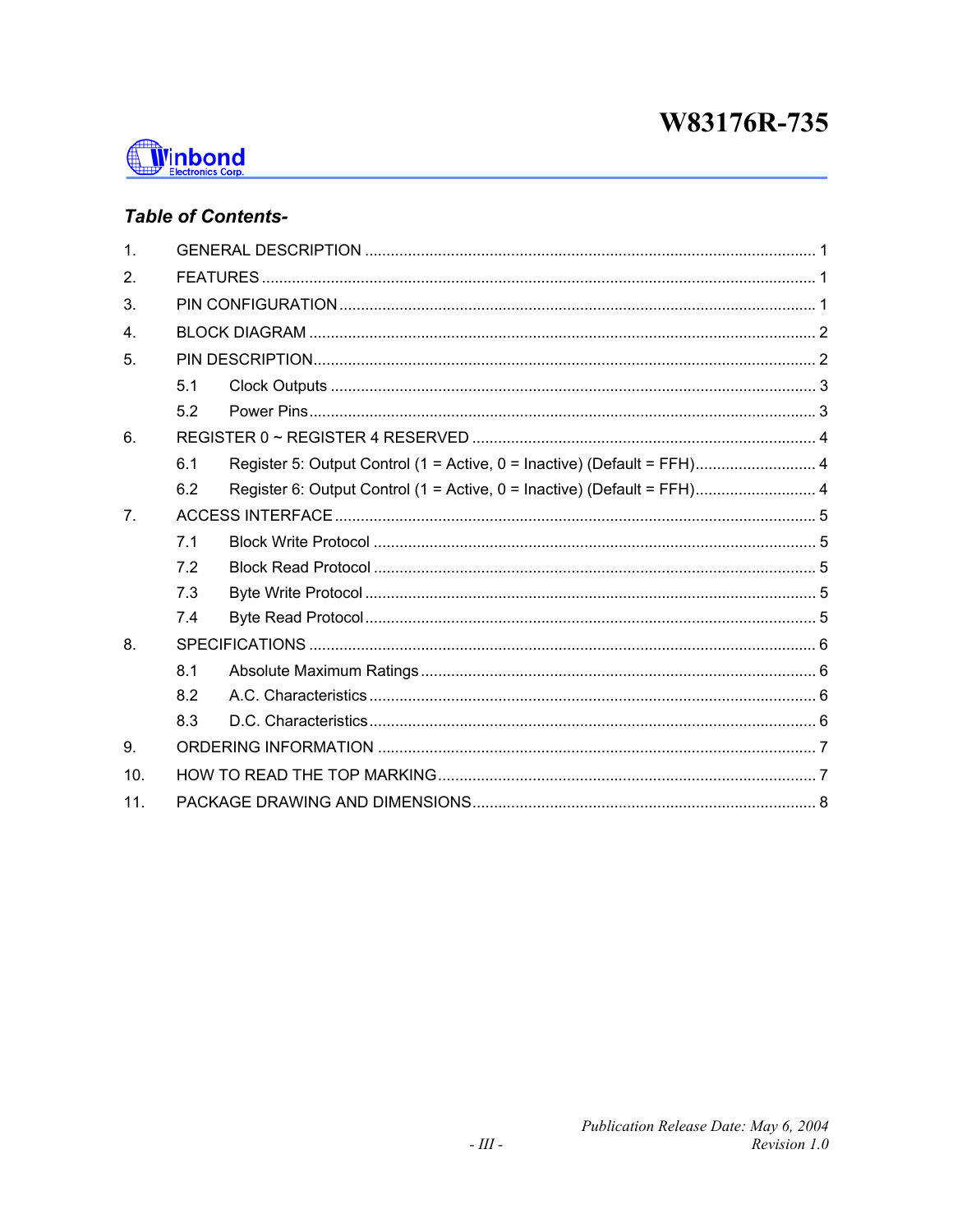<span id="page-3-0"></span>

### **1. GENERAL DESCRIPTION**

The W83176R-735 is a 2.5V Zero-delay D.D.R. Clock buffer designed for SiS system. W83176R-735 can support 3 D.D.R. DRAM DIMMs.

The W83176R-735 provides  $I^2C$  serial bus interface to program the registers to enable or disable each clock outputs. The W83176R-735 accepts a reference clock as its input and runs on 2.5V supply.

#### **2. FEATURES**

- Zero-delay clock outputs
- Feedback pins for synchronous
- Supports up to 3 D.D.R. DIMMs
- One pairs of additional outputs for feedback
- Low Skew outputs (<100 pS)
- Supports 400 MHz D.D.R. SDRAM
- $\cdot$  I<sup>2</sup>C 2-Wire serial interface and supports Byte or Block Date RW
- Packaged in 48-pin SSOP

#### **3. PIN CONFIGURATION**

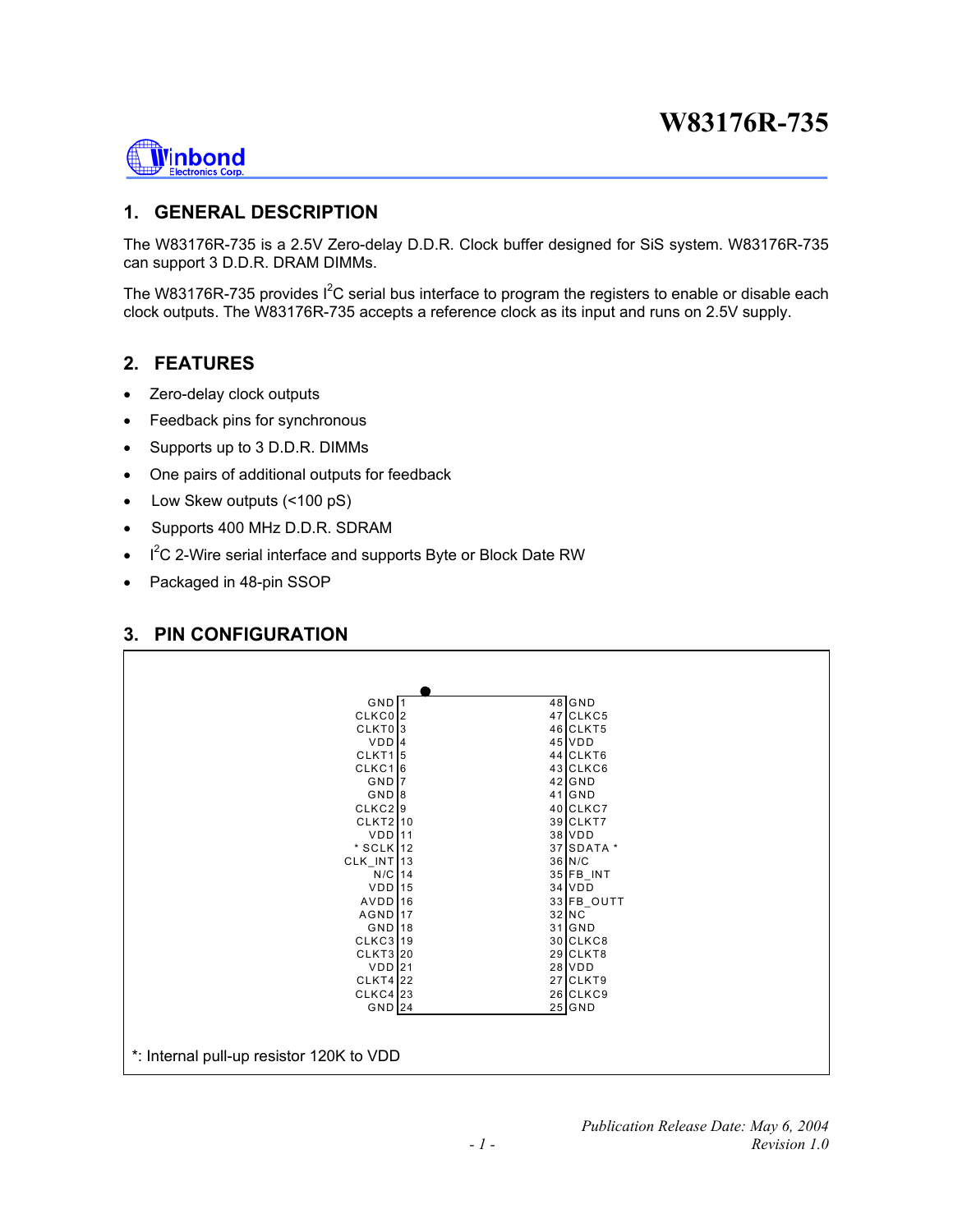<span id="page-4-0"></span>

#### **4. BLOCK DIAGRAM**



### **5. PIN DESCRIPTION**

- IN Input
- OUT Output
- I/O Bi-directional Pin
- \*- Internal 120KΩ pull-up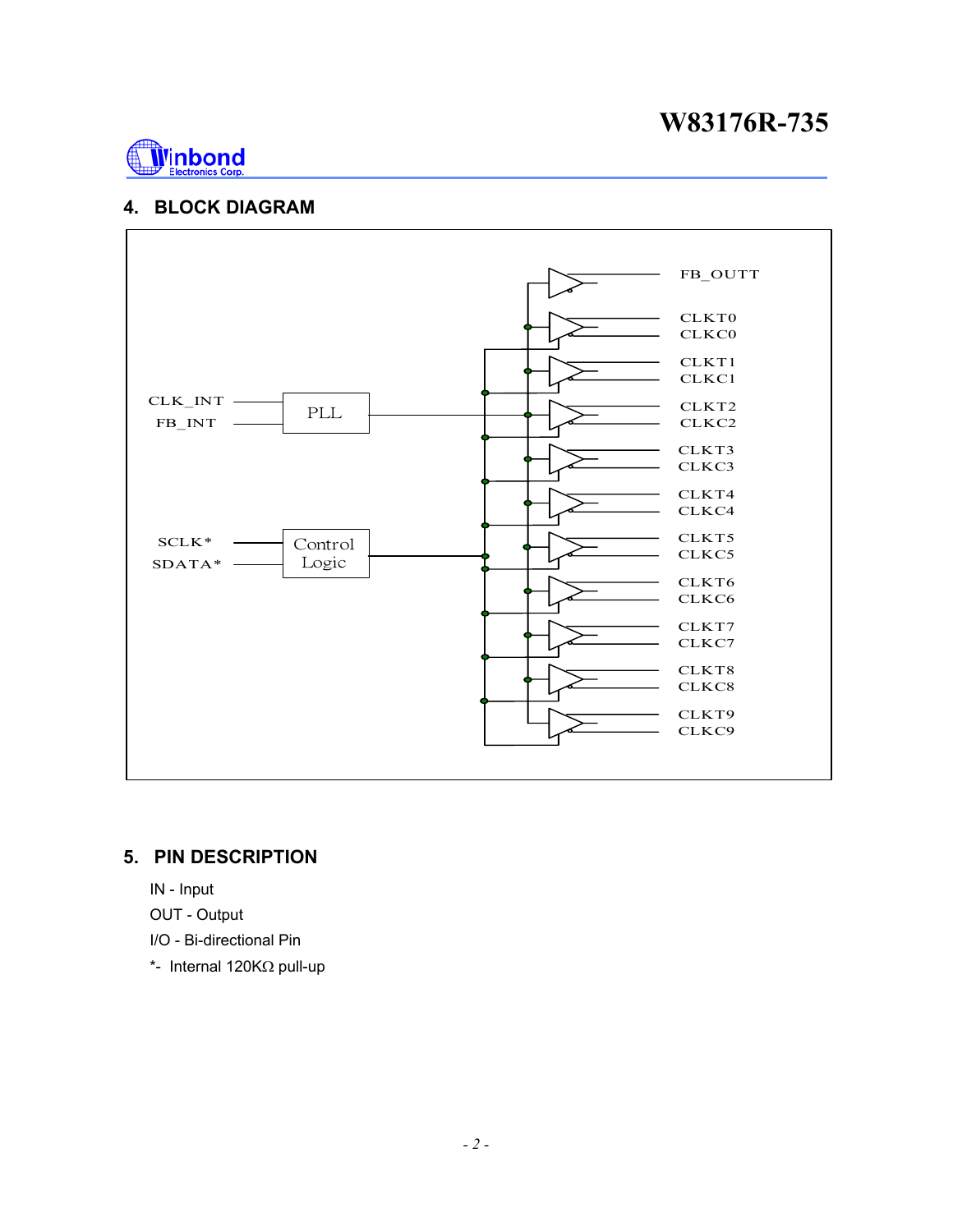<span id="page-5-0"></span>

## **5.1 Clock Outputs**

| <b>SYMBOL</b>     | <b>PIN</b>                              | <b>I/O</b>  | <b>FUNCTION</b>                                                                                                                                 |
|-------------------|-----------------------------------------|-------------|-------------------------------------------------------------------------------------------------------------------------------------------------|
| CLKC[9:0]         | 26, 30, 40, 43, 47,<br>23, 19, 9, 6, 2  | <b>OUT</b>  | Complementory Clocks of differential pair outputs                                                                                               |
| <b>CLKT[9:0]</b>  | 27, 29, 39, 44, 46,<br>22, 20, 10, 5, 3 | <b>OUT</b>  | True Clocks of differential pair outputs                                                                                                        |
| SDATA *           | 37                                      | 1/O         | Serial data of I <sup>2</sup> C 2-wire control interface                                                                                        |
|                   |                                         |             | Internal pull-up resistor 120K to Vdd                                                                                                           |
| SCLK <sup>*</sup> | 12                                      | IN          | Serial clock of I <sup>2</sup> C 2-wire control interface                                                                                       |
|                   |                                         |             | Internal pull-up resistor 120K to Vdd                                                                                                           |
| CLK_INT           | 13<br>IN                                |             | True reference clock input, 3.3V tolerant input                                                                                                 |
| <b>NC</b>         | 14, 32, 36                              | <b>NONE</b> | Not connected                                                                                                                                   |
| FB_OUTT           | 33                                      | <b>OUT</b>  | True Feedback output, dedicated for external feedback.<br>It switches at the same frequency as the CLK. This<br>output must be wired to FB INT. |
| FB INT<br>35      |                                         | IN          | True Feedback input, provides feedback signal to the<br>internal PLL for synchronization with CLK INT to<br>eliminate phase error.              |

# **5.2 Power Pins**

| <b>SYMBOL</b> | <b>PIN</b>                             | <b>FUNCTION</b>           |
|---------------|----------------------------------------|---------------------------|
| <b>GND</b>    | 1, 7, 8, 18, 24, 25,<br>31, 41, 42, 48 | Ground                    |
| $V_{DD}$      | 4, 11, 15, 21, 28,<br>34, 38, 45       | Power Supply 2.5V         |
| <b>AVDD</b>   | 16                                     | Analog power supply, 2.5V |
| <b>AGND</b>   | 17                                     | Analog ground             |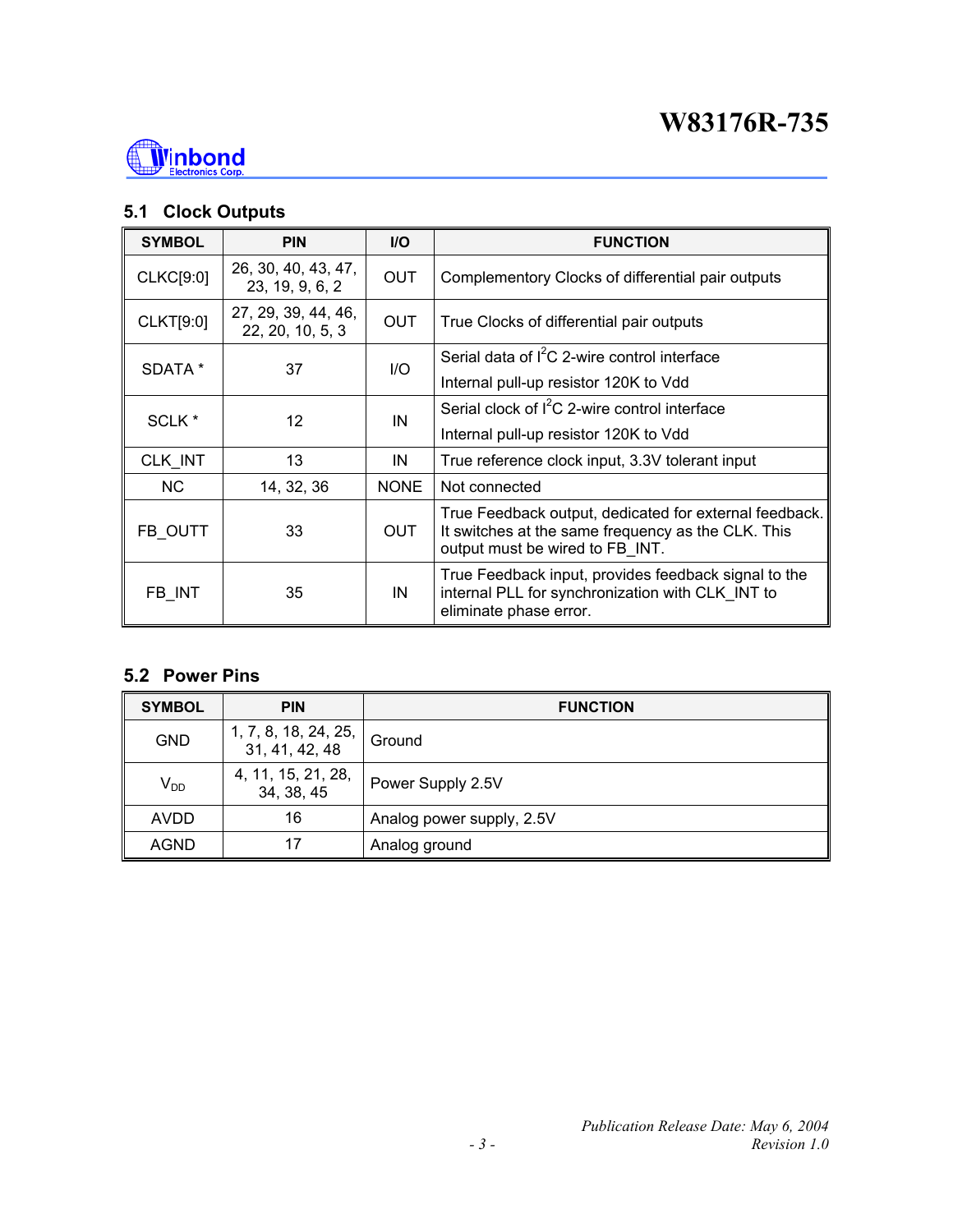<span id="page-6-0"></span>

# **6. REGISTER 0 ~ REGISTER 4 RESERVED**

# **6.1 Register 5: Output Control (1 = Active, 0 = Inactive) (Default = FFH)**

| <b>BIT</b>     | @POWERUP | <b>PIN</b> | <b>DESCRIPTION</b>          |  |  |  |
|----------------|----------|------------|-----------------------------|--|--|--|
| 7              |          | 2, 3       | CLKC0, CLKT0 output control |  |  |  |
| 6              |          | 6, 5       | CLKC1, CLKT1 output control |  |  |  |
| 5              |          | 9, 10      | CLKC2, CLKT2 output control |  |  |  |
| 4              |          | 19, 20     | CLKC3, CLKT3 output control |  |  |  |
| 3              |          | 23, 22     | CLKC4, CLKT4 output control |  |  |  |
| $\mathfrak{p}$ |          | 26, 27     | CLKC9, CLKT9 output control |  |  |  |
|                |          |            | Reserved                    |  |  |  |
| 0              |          |            | Reserved                    |  |  |  |

# **6.2 Register 6: Output Control (1 = Active, 0 = Inactive) (Default = FFH)**

| <b>BIT</b> | @POWERUP | <b>PIN</b>                   | <b>DESCRIPTION</b>          |  |  |  |
|------------|----------|------------------------------|-----------------------------|--|--|--|
|            |          |                              | Reserved                    |  |  |  |
| 6          |          | $\qquad \qquad \blacksquare$ | Reserved                    |  |  |  |
| 5          |          |                              | Reserved                    |  |  |  |
| 4          |          | 30, 29                       | CLKC8, CLKT8 output control |  |  |  |
| 3          |          | 40, 39                       | CLKC7, CLKT7 output control |  |  |  |
| 2          |          | 43, 44                       | CLKC6, CLKT6 output control |  |  |  |
|            |          | 47, 46                       | CLKC5, CLKT5 output control |  |  |  |
| 0          |          |                              | Reserved                    |  |  |  |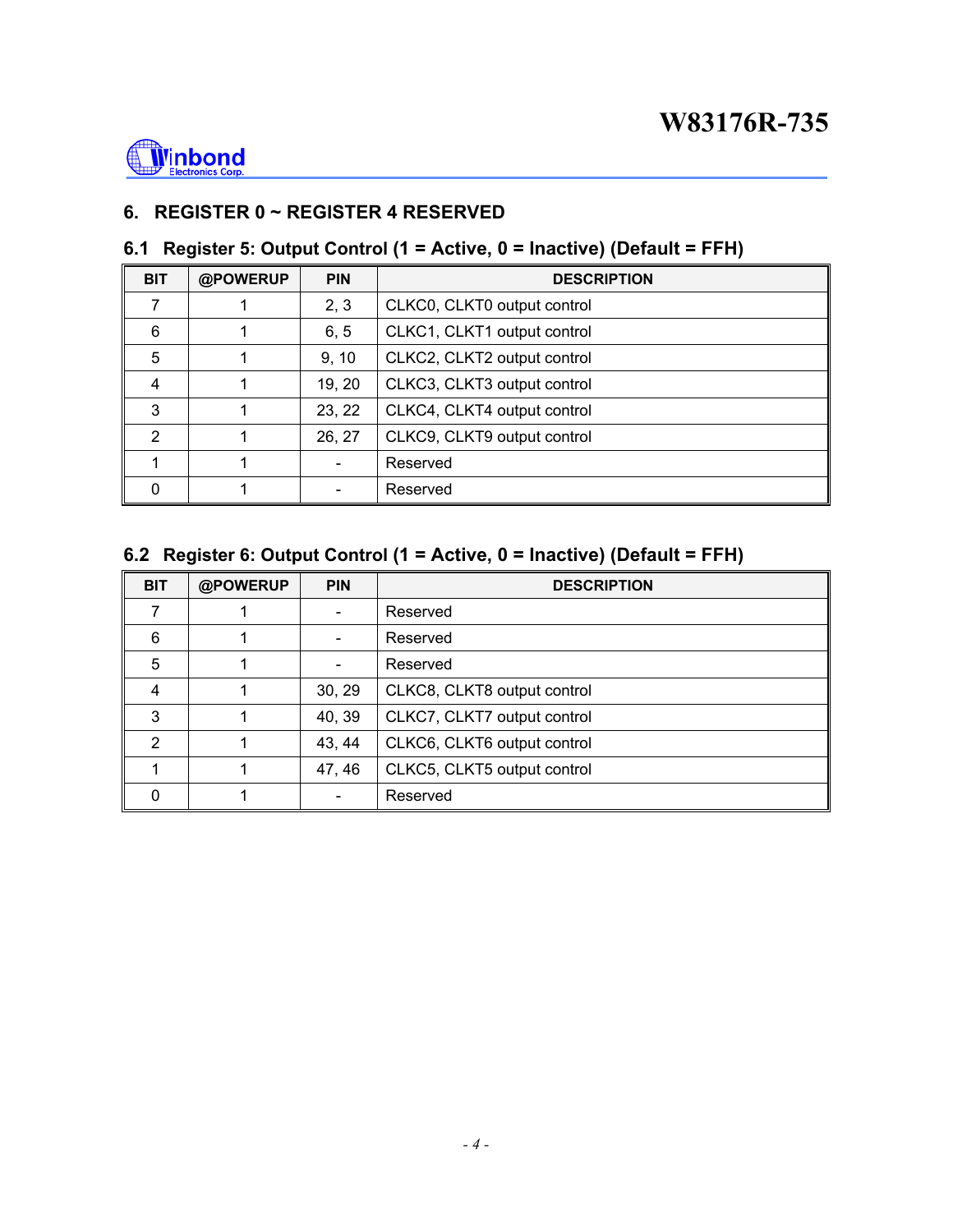<span id="page-7-0"></span>

# **7. ACCESS INTERFACE**

The W83176R-735 provides  $I^2C$  Serial Bus for microprocessor to read/write internal registers. In the W83176R-735 is provided Block Read/Block Write and Byte-Data Read/Write protocol. The I<sup>2</sup>C write address is defined at **0xD4**. The  $I^2C$  read address is defined at **0xD5**.

# **Block Read and Block Write Protocol**

### **7.1 Block Write Protocol**



### **7.2 Block Read Protocol**



## In block mode, the command code must filled 00H

## **7.3 Byte Write Protocol**



## **7.4 Byte Read Protocol**

|  |  |  |  |  | S Slave Address Wr A Command Code A S Slave Address Rd A Data Byte A P |  |
|--|--|--|--|--|------------------------------------------------------------------------|--|
|  |  |  |  |  |                                                                        |  |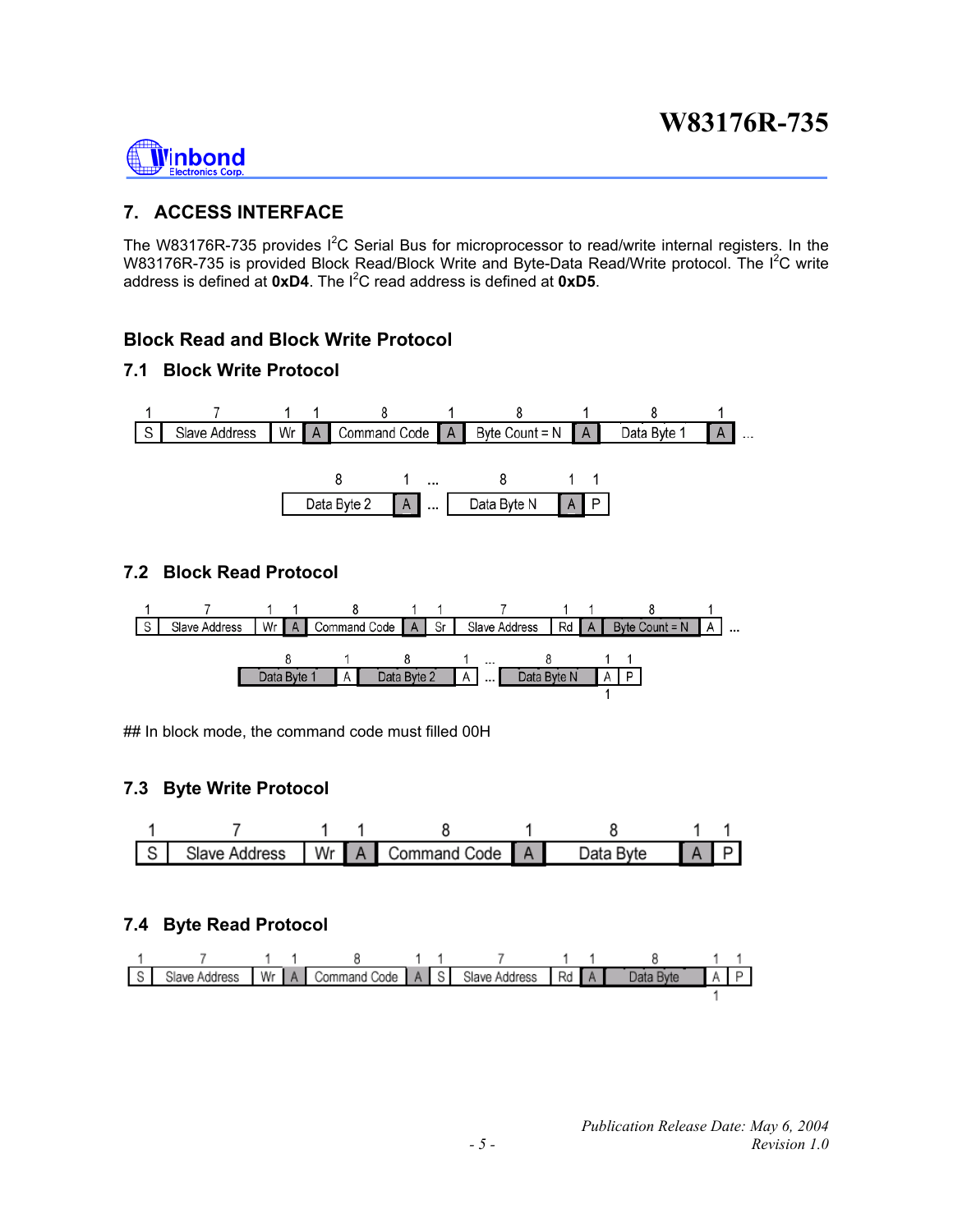<span id="page-8-0"></span>

### **8. SPECIFICATIONS**

#### **8.1 Absolute Maximum Ratings**

Stresses greater than those listed in this table may cause permanent damage to the device. Precautions should be taken to avoid application of any voltage higher than the maximum rated voltages to this circuit. Maximum conditions for extended periods may affect reliability. Unused inputs must always be tied to an appropriate logic voltage level (Ground or VDD).

| <b>SYMBOL</b> | <b>PARAMETER</b>                       | <b>RATING</b>                     |
|---------------|----------------------------------------|-----------------------------------|
| VDD, AVDD     | Voltage on any pin with respect to GND | $-0.5V$ to $+3.6V$                |
| Tstg          | Storage Temperature                    | -65°C to +150°C                   |
| Tв            | <b>Ambient Temperature</b>             | -55°C to +125°C                   |
| ۱A.           | <b>Operating Temperature</b>           | $0^{\circ}$ C to +70 $^{\circ}$ C |

#### **8.2 A.C. Characteristics**

VDD = AVDD =  $2.5V \pm 5$  %, TA = 0°C to +70°C, Test load = 10 pF

| <b>PARAMETER</b>                                    | SYM.            | MIN.              | TYP. | MAX.              | <b>UNITS</b> | <b>TEST CONDITIONS</b> |
|-----------------------------------------------------|-----------------|-------------------|------|-------------------|--------------|------------------------|
| <b>Operating Clock</b><br>Frequency                 | <b>FIN</b>      | 100               |      | 200               | <b>MHz</b>   |                        |
| Input Clock Duty Cycle                              | <b>Dtin</b>     | 40                |      | 60                | $\%$         |                        |
| <b>Dynamic Supply Current</b>                       | Idd             |                   |      | 300               | mA           | Fin =100 to 200 MHz    |
| Cycle to Cycle Jitter                               | $C-$<br>Cjitter |                   |      | 200               | pS           | Fout $=100$ to 200 MHz |
| Output to Output Skew                               | <b>Tskew</b>    |                   |      | 100               | pS           | Fout =100 to 200 MHz   |
| <b>Output Clock Rise Time</b>                       | Tor             | 650               |      | 950               | pS           | Fout =100 to 200 MHz   |
| Output Clock Fall Time                              | Tof             | 650               |      | 950               | pS           | Fout =100 to 200 MHz   |
| Output Clock Duty Cycle                             | <b>Dtot</b>     | 45                |      | 55                | $\%$         | Fout =100 to 200 MHz   |
| Output Differential-pair<br><b>Crossing Voltage</b> | Voc             | (VDD/2)<br>$-0.2$ | VDD/ | (VDD/2)<br>$+0.2$ | V            | Fout =100 to 200 MHz   |

#### **8.3 D.C. Characteristics**

VDD = AVDD =  $2.5V \pm 5\%$ , TA =  $0^{\circ}$ C to +70 $^{\circ}$ C

| <b>PARAMETER</b>               | SYM.             | MIN. | TYP. | MAX. | <b>UNITS</b>               | <b>TEST CONDITIONS</b> |
|--------------------------------|------------------|------|------|------|----------------------------|------------------------|
| SDATA, SCLK Input Low Voltage  | $SV_{IL}$        |      |      | 1.0  | Vdc                        |                        |
| SDATA, SCLK Input High Voltage | SV <sub>IH</sub> | 2.2  |      |      | $V_{dc}$                   |                        |
| CLKIN, FBIN Input Voltage Low  | $V_{IL}$         |      |      | 0.4  | $\mathsf{V}_{\mathsf{dc}}$ | Fin = $100$ to 200 MHz |
| CLKIN, FBIN Input Voltage High | V <sub>IH</sub>  | 2.1  |      |      | $V_{dc}$                   | Fin = $100$ to 200 MHz |
| Input Pin Capacitance          | $C_{\text{IN}}$  |      |      | 5    | рF                         |                        |
| Output Pin Capacitance         | $C_{OUT}$        |      |      | 6    | pF                         |                        |
| Input Pin Inductance           | LIN              |      |      |      | nH                         |                        |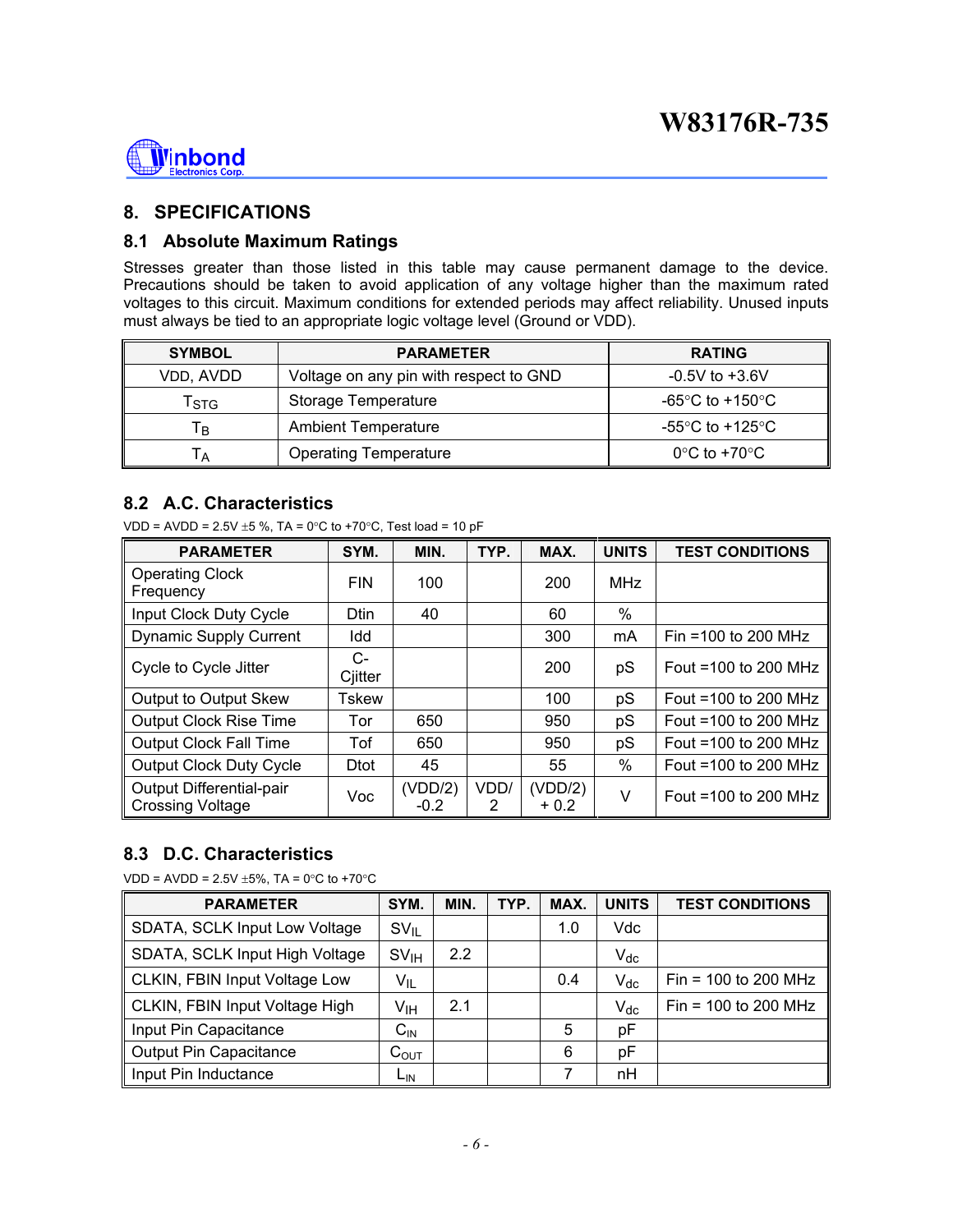<span id="page-9-0"></span>

#### **9. ORDERING INFORMATION**

| <b>PART NUMBER</b> | <b>PACKAGE TYPE</b> | <b>PRODUCTION FLOW</b>                        |
|--------------------|---------------------|-----------------------------------------------|
| W83176R 735        | 48-pin SSOP         | Commercial, $0^{\circ}$ C to +70 $^{\circ}$ C |

# **10. HOW TO READ THE TOP MARKING**



 1st line: Winbond logo and the type number: W83176R-735 2nd line: Tracking code 2 8051234

 **2**: wafers manufactured in Winbond FAB 2 **8051234**: wafer production series lot number 3rd line: Tracking code 342 G B **342**: packages made in '2003, week 42 **G**: assembly house ID; O means OSE, G means GR **B**: IC revision

**All the trade marks of products and companies mentioned in this data sheet belong to their respective owners.**